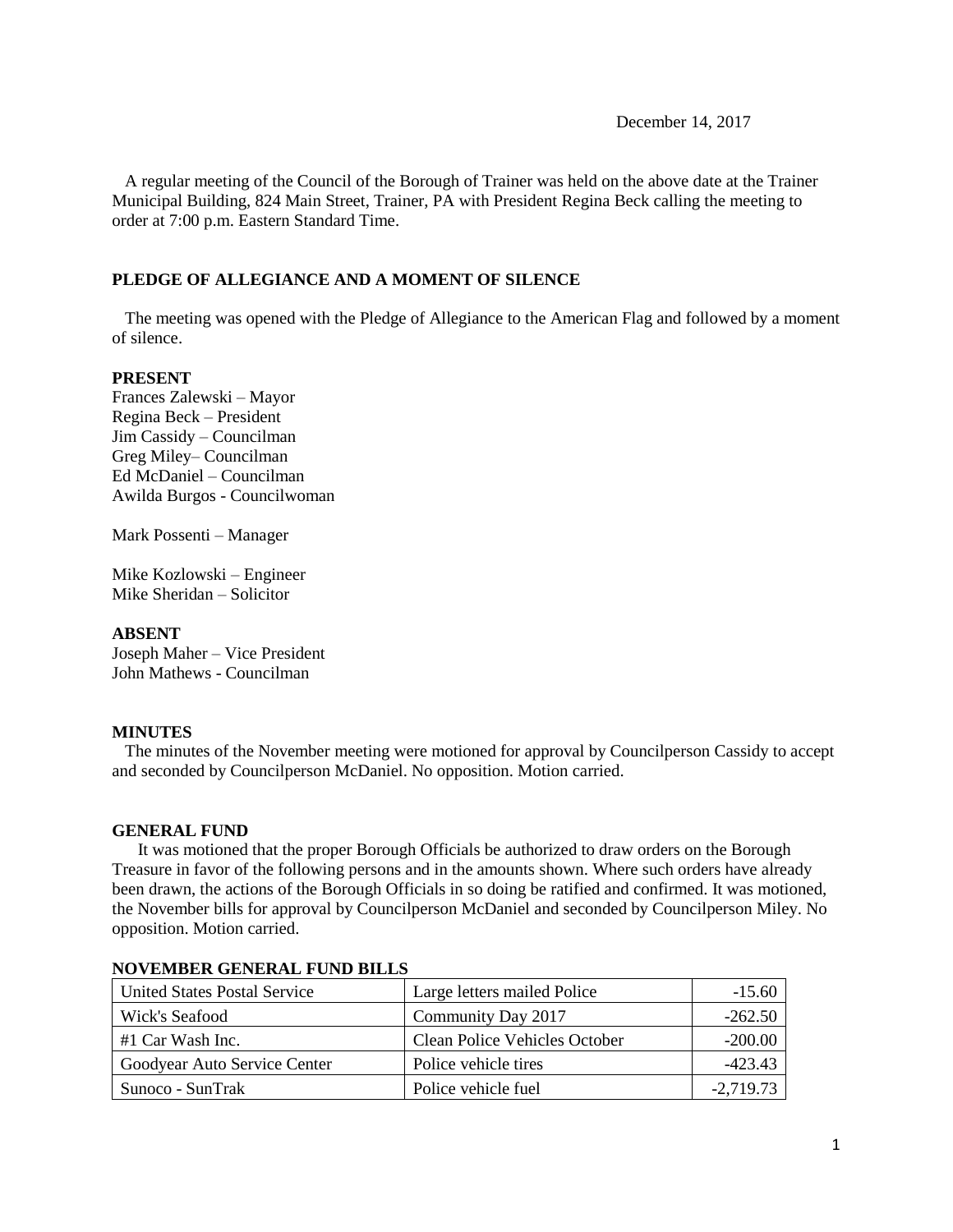| <b>Burke Landscape Supply</b>             | Hwy equipment parts                | $-57.99$     |
|-------------------------------------------|------------------------------------|--------------|
| Home Depot                                | Signs and paint                    | $-87.12$     |
| <b>DCIU</b>                               | Health Benefits Nov.               | $-23,643.94$ |
| <b>Stantec Consulting Services Inc.</b>   | <b>Professional Services</b>       | $-6,057.00$  |
| <b>Integral Systems Corp</b>              | Computer back-up                   | $-50.00$     |
| Pa State Assn of Boroughs                 | Borough Dues, Council Dues 2018    | $-533.00$    |
| Marcus Hook Borough                       | Fire Truck Oct.                    | $-189.91$    |
| Marcus Hook Borough                       | Fire Station Oct.                  | $-1,057.34$  |
| <b>ESTC</b>                               | Firing Range Year 2018             | $-560.00$    |
| <b>Comcast Cable</b>                      | Cable services                     | $-254.57$    |
| Axon Enterprise, Inc.                     | Police holster                     | $-70.00$     |
| PECO - Park                               | HJ Park                            | $-27.38$     |
| PECO - Municipal Bldg.                    | Municipal Bldg                     | $-535.55$    |
| Paychex Invoice                           | Nov 10 Biweekly                    | $-131.93$    |
| Orlando, Victoria                         | 2017 Food Drive checks cashed      | $-500.00$    |
| <b>United States Postal Service</b>       | Certified letters Code office      | $-13.18$     |
| Peer, Donald                              | Uniform expenditure                | $-141.98$    |
| <b>Burke Landscape Supply</b>             | Mulch                              | $-2,000.98$  |
| Tarheel Canine Training, Inc.             | Purchase K9                        | $-7,000.00$  |
| <b>Chester Water Authority - Hydrants</b> | Hydrants                           | $-1,195.10$  |
| Chester Water Authority - HJP             | HJ Park                            | $-22.97$     |
| Delaware County Solid Waste               | 2018 Waste Hauling License         | $-200.00$    |
| <b>B&amp;L</b> Disposal                   | Trash removal                      | $-6,077.00$  |
| <b>PECO</b> Street Lighting               | <b>Street Lighting</b>             | $-1,971.67$  |
| PECO-Underpass Lighting                   | <b>Underpass Lighting</b>          | $-29.93$     |
| Pa One Call System, Inc.                  | Monthly fax service                | $-21.59$     |
| Delaware County Solid Waste               | Tipping fees dump                  | $-2,717.22$  |
| Charles Higgins & Sons                    | Street Light maintenance           | $-967.06$    |
| <b>Boates Brothers Contracting</b>        | <b>Veteran's Drive Memorial</b>    | $-827.13$    |
| <b>Verizon Wireless</b>                   | Police Data Card reader            | $-86.24$     |
| <b>Utility Advocate</b>                   | Electric savings                   | $-64.04$     |
| Talley's Garage & Towing                  | <b>Police Vehicles</b>             | $-676.00$    |
| <b>Marcus Hook Florist</b>                | <b>Flowers Magaw</b>               | $-88.51$     |
| Delaware Valley Veterinary Hospital       | Nero                               | $-161.86$    |
| McDaniel, Everett                         | Petty cash haul away fee CC fridge | $-25.00$     |
| <b>United States Postal Service</b>       | Large letters mailed               | $-5.88$      |
| Nick Bonaduce                             | Outdoor lighting repair            | $-560.00$    |
| Paychex Invoice                           | Nov 24 Biweekly                    | $-127.02$    |
| <b>United States Postal Service</b>       | Roll stamps Code Office            | $-49.00$     |
| TD Card Services                          | Quickbooks, Web, Community Day     | $-1,244.79$  |
| #1 Car Wash Inc.                          | Clean Police Vehicles November     | $-200.00$    |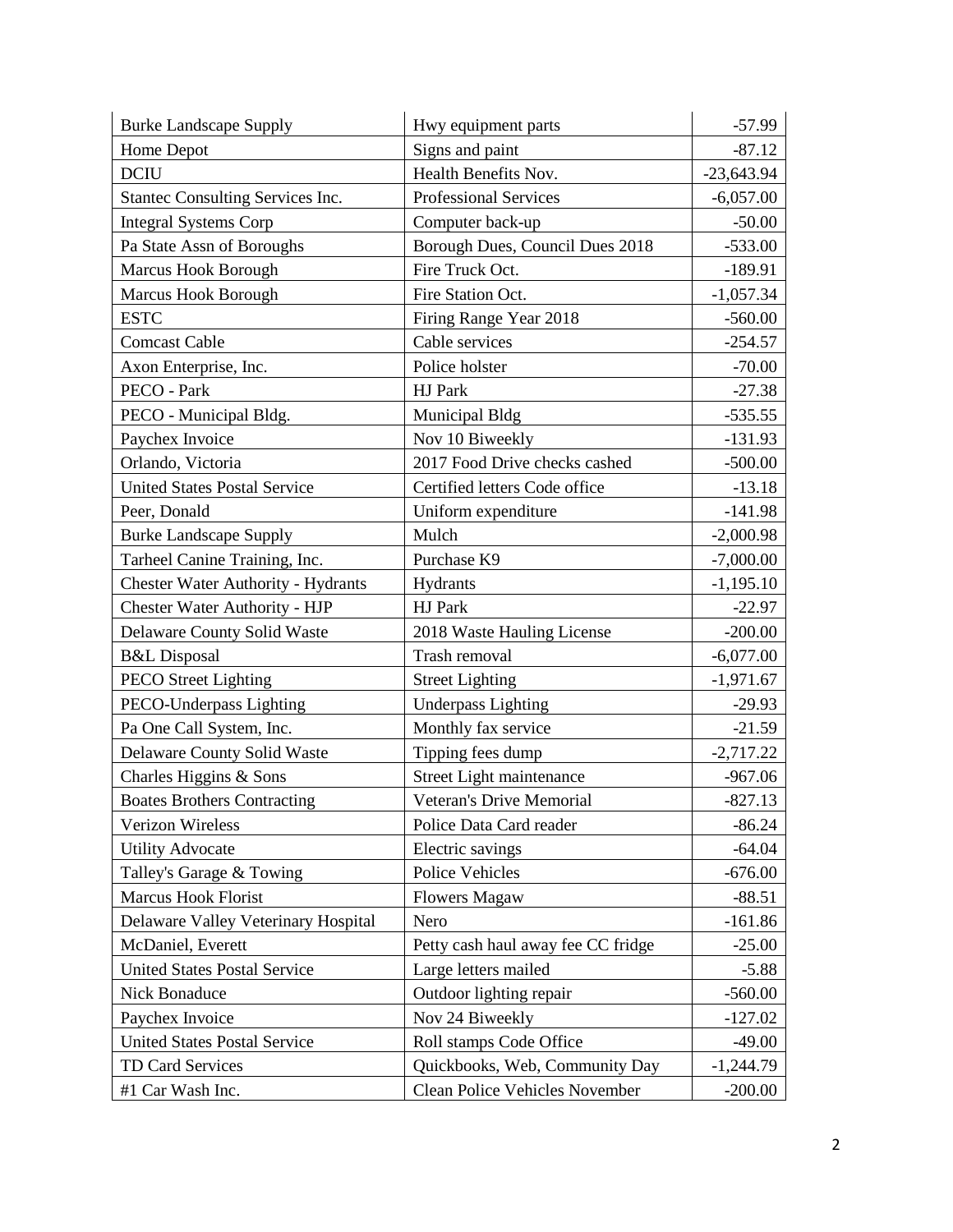| PECO - Garage                              | Hwy garage                            | $-83.31$     |
|--------------------------------------------|---------------------------------------|--------------|
| Charles Higgins & Sons                     | Street Light maintenance              | $-383.70$    |
| <b>MVP Sporting Goods</b>                  | <b>Highway Uniforms</b>               | $-53.00$     |
| Broomall Truck & Auto Repair               | Police and Hwy vehicles               | $-5,972.20$  |
| Delco Alarm System                         | Highway Building alarm                | $-130.50$    |
| <b>Comcast Cable</b>                       | Cable services                        | $-287.79$    |
| <b>Staples Advantage</b>                   | Office supplies                       | $-183.76$    |
| <b>Chester Water Authority - Municipal</b> | Municipal Bldg                        | $-30.54$     |
| <b>Excel Business Systems</b>              | 21090 Fax Module                      | $-1,110.00$  |
| Carl J. Spangler, Jr.                      | <b>Professional Services Rendered</b> | $-120.00$    |
| Red the Uniform Tailor                     | Police uniforms                       | $-72.66$     |
|                                            |                                       | $-72,278.60$ |

#### **PAYROLL ACCOUNT**

 It was motioned by Councilperson Miley and seconded by Councilperson McDaniel that Payroll for the month of November is paid. Councilperson Cassidy opposed for reasons too lengthy to discuss at this time. Motion carried.

## **NOVEMBER PAYROLL FOR ALL EMPLOYEES**

 Total payroll for the month of November \$100,187.22 Payroll includes Severance and un-used time for Sgt. Cominskie required to be paid on date of his retirement

#### **LIQUID FUEL BILLS**

Liquid Fuel Bills for the month of November meeting were motioned for approval by Councilperson Cassidy and seconded by Councilperson Miley. No opposition. Motion carried.

#### **NOVEMBER LIQUID FUEL BILLS**

| Charles A. Higgins & Sons, Inc. | <b>Traffic Light Maintenance</b> | $-182.00$ |
|---------------------------------|----------------------------------|-----------|
| Mauger & Co.                    | Hwy fuel                         | $-224.29$ |
| <b>PECO</b>                     | <b>Traffic Lighting</b>          | $-272.16$ |
|                                 |                                  | -678.45   |

#### **COMMUNITY CENTER BILLS**

 Community Center Bills for November meeting were motioned for approval by Councilperson Burgos to accept and seconded by Councilperson Cassidy. No opposition. Motion carried.

| PECO gas                      | CC Gas               | $-139.06$   |
|-------------------------------|----------------------|-------------|
| Sears                         | Refrigerators for CC | $-2,069.98$ |
| Global Security Systems, Inc. | Alarm                | $-120.00$   |
| PECO electric                 | CC Electric/Gas      | $-45.20$    |

#### **NOVEMBER COMMUNITY CENTER BILLS**

-2,374.24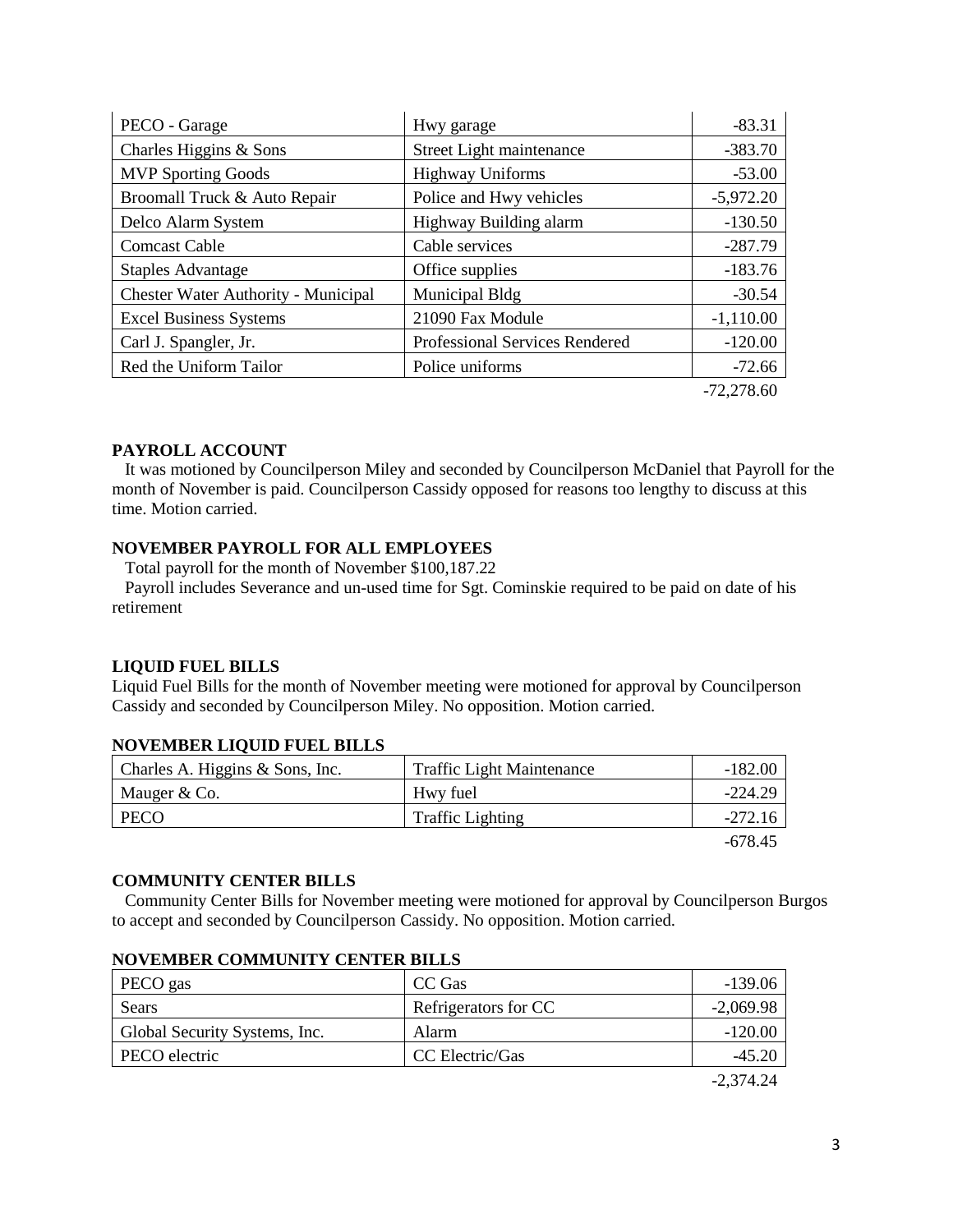## **PERMITS & LICENSE**

The Permits of the November meeting were motioned for approval by Councilperson Cassidy and seconded by Councilperson Miley. No opposition. Motion carried.

#### **PERMITS & LICENSE – NOVEMBER**

| 5 Building permits             | \$625.00   |
|--------------------------------|------------|
| 0 Contractor license           | \$0        |
| 10 C/O Applications            | \$1000.00  |
| 1 Plumbing permits             | \$140.00   |
| 0 Electrical permits           | \$0        |
| 1 Zoning                       | \$100.00   |
| 3 Other Permits/License        | \$260.00   |
| 1 Vacant property registration | \$150.00   |
| Amount turned over to Borough  | \$2,275.00 |
|                                |            |

## **CHESTER WATER AUTHORITY**

0 - Street Openings Amount turned over to Borough \$0

#### **PECO**

 0 – Street Openings Amount turned over to Borough \$0

#### **DELCORA**

0 – Permits Amount turned over to Borough \$0

#### **CORRESPONDENCE**

 It was motioned by Councilperson Cassidy and seconded by Councilperson Burgos that the correspondence for November be accepted and any necessary action taken. No opposition. Motion carried.

## **NOVEMBER CORRESPONDENCE**

- Received from Keystone an electronic deposits in the amount of \$168,389.66 November EIT distribution.
- Received from Keystone an electronic deposits in the amount of \$12,318.27 November LST distribution.
- Received from Delaware County Tax Claim Monthly for October and a check in the amount of \$3,538.36.
- Received from Delaware County Monthly Deed Reconciliation for November and a check in the amount of \$1,367.10.
- Received from Delaware County November Monthly Transfer Report.
- Received from Delaware County Final Assessment changes.
- Received from Delaware County Reassessment process.
- Received from Delaware County Solid Waste, a letter dated December 7, 2017 in regards to 2018 and 2019 rates
- Received from CWA in regards to Private takeover of utilities.
- Received from Dept. of Community and Economic Development in regards to UCC permit state surcharge fee increase to \$4.50.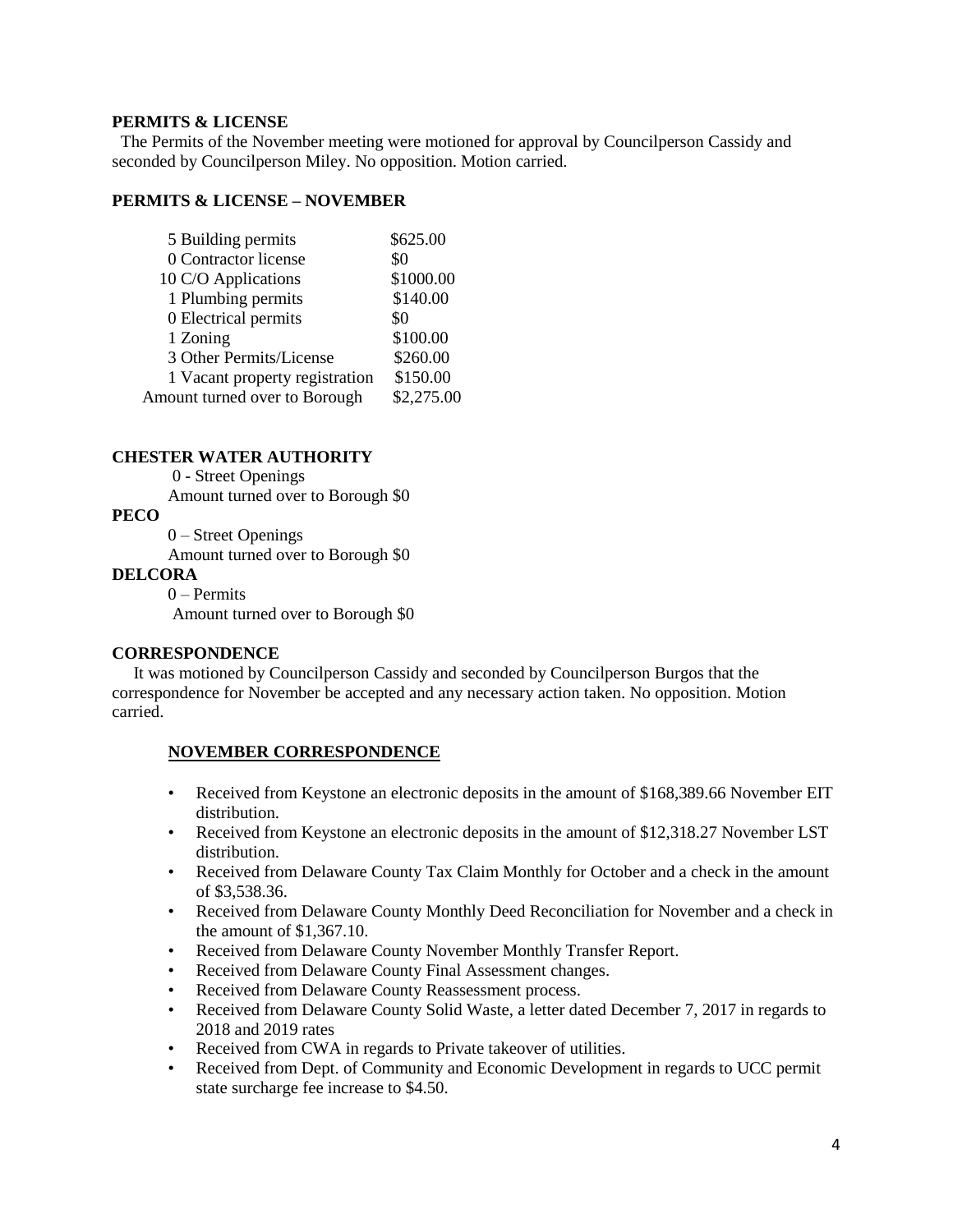- Received from Delaware County Planning Dept. in regards to 2018 Historic Preservation Plan.
- Received from Exelon in regards to Storage tank and spill prevention.
- Received from Covant in regards to Solid Waste permit of Delaware Valley Resource Recovery Facility.
- Received from Comcast the Franchise renewal agreement to be signed.

November Safety meeting topic was "Safe Shoveling" No incidents reported. There will be an inspection of the Highway garage next meeting.

# **QUESTIONS AND COMMENTS FROM AUDIENCE ON CORRESPONDENCE**

None

## **ANY MATTERS THAT NEED COUNCILMANIC ACTION**

Comcast Franchise Renewal to be signed.

Adelphia permission to access Borough property on  $9<sup>th</sup>$  St. to survey pipelines. Both items are being reviewed by Borough Solicitor.

Borough Secretary requested permission by motion to advertise the 2018 Re-Organization Meeting on January 2.

# **COMMITTEE REPORTS**

## **MAYOR**

Mayor Zalewski:

- Stated the upcoming events. Lunch with Santa, Paws with Santa and the Police with Santa.
- Plans are being made with the Food Pantry. The Community Center has been cleaned. There was an issue of mold in the past which was tested and was not toxic. Starting to receive food.
- The Community Center will be used by the Rec Board, Justice Rescue and the Cheerleaders. It will not be rented out. If you want to use it you have to get permission.
- Have projects coming up next year.
- Have a Blessed Christmas and Happy New Year.

## **\*POLICE CHIEF –** was absent

## **MANAGER**

Mark Possenti:

- Need a motion to accept the Police Contract years  $2018 2021$  for approval
- Councilman Cassidy asked to hold off on voting for discussion. President Beck stated there was a committee that negotiated the contract.
- The contract was voted on

## **FINANCE**

Councilman Maher: Absent

Councilman Cassidy read the Final 2018 General Budget

• Final reading of the 2018 General budget in the amount of \$2,354,900.00. The budget had a change in the amount of \$10,000.00. A motion is needed to accept.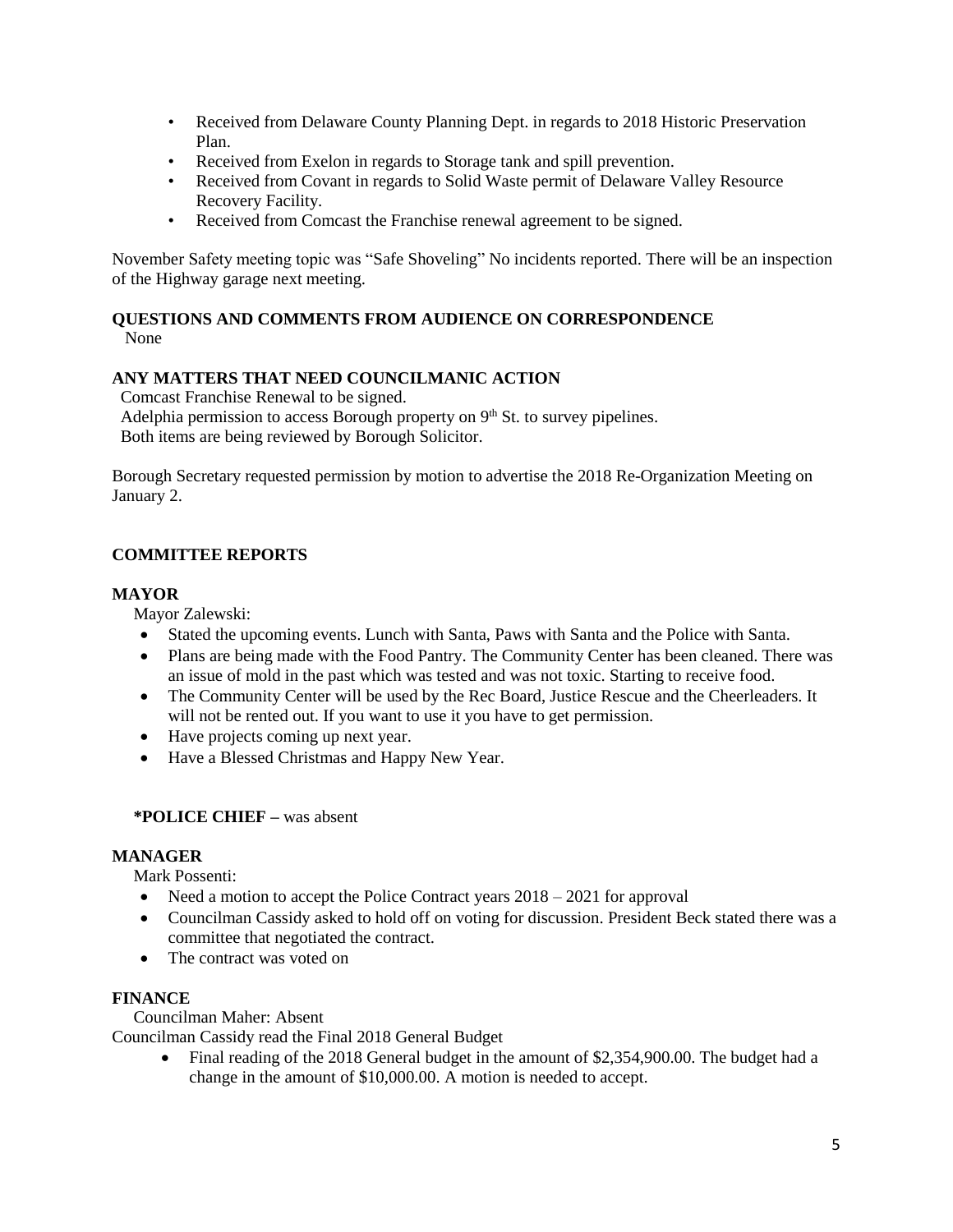## **MUNICIPAL BUILDING/RECREATION**

Councilman Mathews: Absent

## **FIRE/PARKS/ENVIRONMENT**

Councilman Cassidy:

Welcome to Trainer's final public Council meeting for 2017. This has been one heck of a year. Henry Johnson's park is still a favorite spot for dog runners. Most are running unleashed and are not cleaned up after.

Heavy trucks are now coming through the park since we started clamping down on them coming down Anderson and Chestnut. The road cannot handle these large trucks. Asking Council to approve posting signs at each entrance.

Brick orders area being taken for the Memorial Garden. Anyone interested can contact me or the secretary for a form. The cost is still the same, \$25. We would like to have the order in by the middle of March. After last month's meeting the Spirit reporter came to the Garden to do an article. At this time we noticed that someone had placed a small American flag at the base. Some girls playing in the area said that a young boy came by and placed it there. It was still there today. If anyone knows who may have done this, please give me his name and address and somehow a brick will be purchased for him.

On the job front, Walmart, Burger King, Wegman's and Giant markets are hiring. Stats show that in November there were 228,000 jobs filled and so far in 2017 the number is about 1.7 million. There are jobs put there, even if they are not high pay.

If you read the paper today, you may have noticed a house fire being reported in Chester. Companies from around the area, Woodlyn, Eddystone and Aston, to name a few, had to respond due to the fact that there are not enough volunteers for many companies. FYI, Chester has paid firefighters. Fortunately there were no injuries. EMT's are becoming scarce also. Please encourage someone to join. Best job ever. At this time I would like to wish all of Council, Engineer, Solicitor and the residents of Trainer a very Merry Christmas and a Happy New Year.

Councilman Cassidy read a letter from Tony Capasso resigning from his position as Emergency Management Director effective December 31, 2017.

The monthly fire report for October was as follows: Total Alarms: 31 Time in Service: 10hrs 12mins. Total Man Hours: 40 Property Loss: 0 Injuries: 0 Fatalities: 0 Pump Operated: 1hr 30mins Structure Fires: 11 Mutual Aid: 12 Accidents: 7 Hazardous Condition: 4 Non-Structure Fires: 8

## **PUBLIC SAFETY/BOH**

 President Beck read May Code Enforcement report as follows: issued 17 building permits, 0 Contractor licenses, 7 C/O's, 2 zoning permits, and numerous BOH and property maintenance violation notices sent out.

President Beck she, on two occasions, saw truck going up/down Chestnut and the police were chasing them.

## **COMMUNITY OUTREACH/NEWSLETTERS**

Councilwoman Burgos:

- TK Harkins will be donating food for the food drive/pantry. The pantry will be open to residents only. Dawn Martinez and Marcia Kline will be working with it. Marcia will be secretary and enter all info on one of the Borough computers.
- A discussion took place in regards to storing the food at the Community Center.
- Mayor Zalewski stated that since the Center was being rented that the whole kitchen should be able to be used as long as there is still room for Justice Rescue and the Cheerleaders. Anything old in the cabinets can be gotten rid of.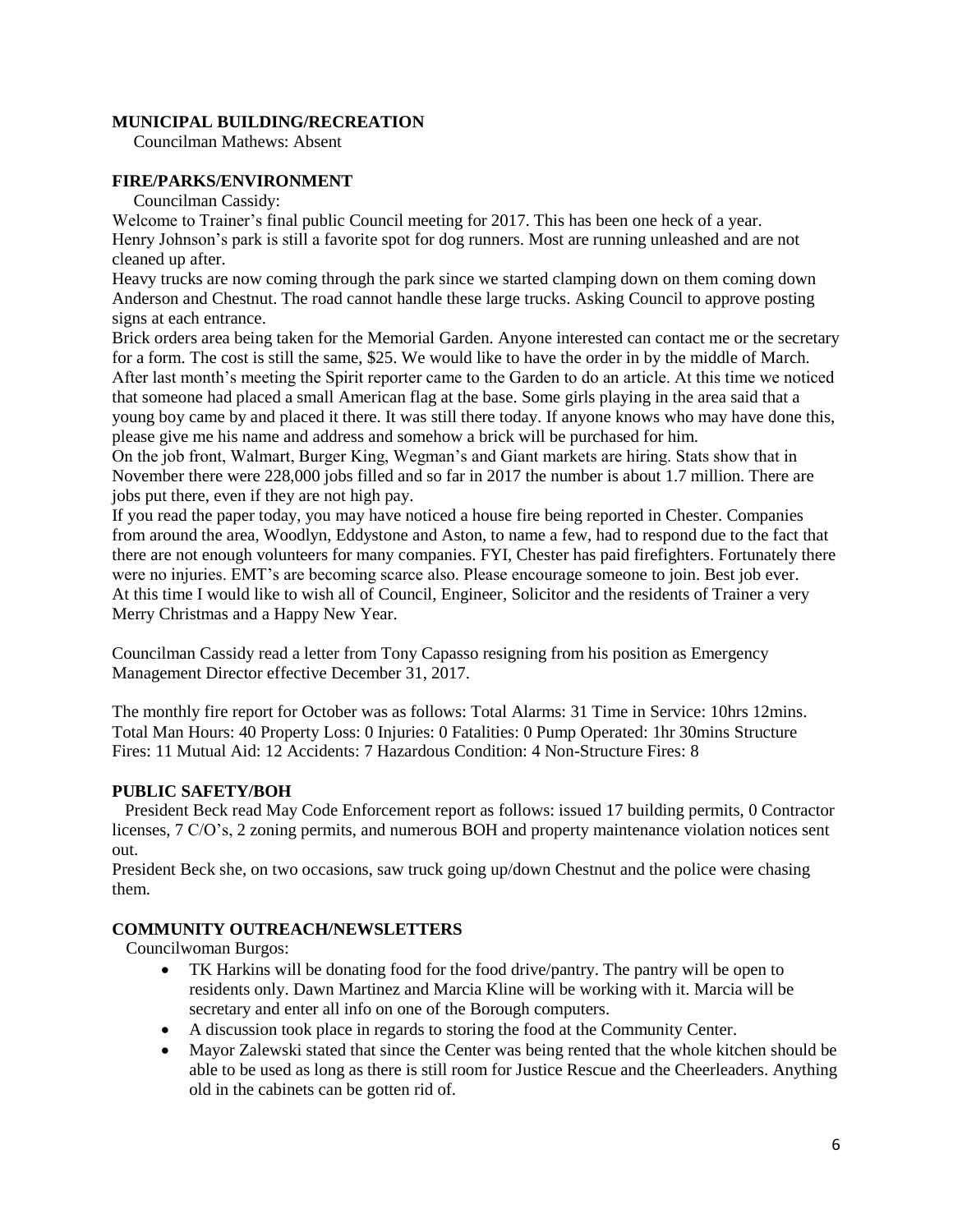$\bullet$  She asked Detective Jones to thank the Chief, the nonsense at  $4<sup>th</sup>$  and Irving has stopped.

## **COMMUNITY REDEVELOPMENT**

- Councilman Ed McDaniel: Merry Christmas and hoping for a better New Year
- Spoke with John Mullen, he is planning on having the tanks removed from the  $9<sup>th</sup>$  St. property and will check on zoning changes. He will present to Council.
- $\bullet$  Has an interest in DiScala's old property on 9<sup>th</sup> St.
- Need a change in the auto related Ordinance.

Mike Sheridan spoke about the auto related Ordinance. There are 2 Ordinances which are conflicting. One is a complete prohibition and one is to accept with conditional uses. He suggested to repeal the older Ordinance and keep the Ordinance which will allow the Borough to put conditional use on the situation. A motion would be needed, if Council so chooses, authorization to advertise to repeal the prohibition Ordinance. A motion was made.

## **HIGHWAY/STREET LIGHTS**

Councilman Miley:

- New signs are in and being put up on all streets for no trucks, local deliveries and will place them in the park also.
- The field in the park is being leveled out by Dougherty, he did the parking lot. He has a lot of milling to get rid of if we need to use them anywhere.
- Suggested to have Mark/Joe Possenti look into the property on Townshipline for a building.

## **CODE ENFORCEMENT OFFICER**

Nothing to report.

## **TAX COLLECTOR**

Mark Possenti read the monthly report for December as follows: Total uncollected as of 11/30 is \$82,101.06. Total collected as of 11/30 is \$19,011.44 Total outstanding bills are 150. Need a motion to authorize a transfer in the amount of \$19,011.44 to the General Fund.

## **SCHOOL BOARD DIRECTOR**

Mary Magaw: Absent

## **MONROE ENERGY**

Adam Gattuso: Absent

## **ENGINEER**

Eileen Nelson:

# **Engineer's Report**

Attached

• Need a motion to authorize final payment in the amount of \$2,000.00 to Cleaver for the inlet repairs.

## **SOLICITOR**

Mike Sheridan stated:

• Ordinance to be adopted for the 2018 Real Estate Tax rate of 14.75 mils.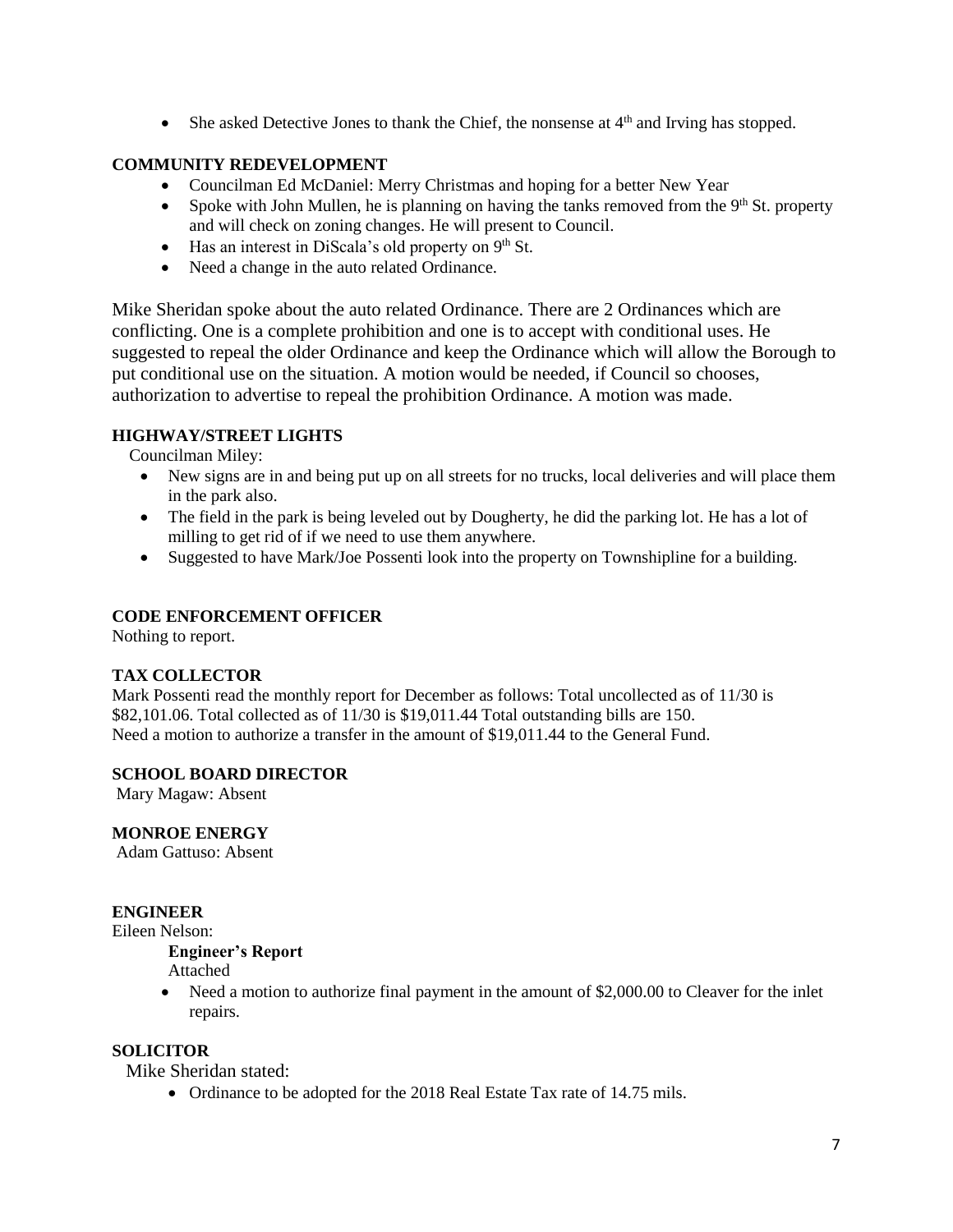- Ordinance #761 Amendments relating to changing Pension laws.
- Bankruptcy Judge dismissed Hinchcliffe suit against the Borough.
- $\bullet$  The hearing date against Brandywine Animal control will be January 18<sup>th</sup>, a defense has been entered.

\*Mike Sheridan requested an Executive session.

## **ORDINANCES**

- Motion was made by Councilperson Cassidy to adopt Ordinance 760 2018 Teal Estate Tax Levy at 14.75 mils and seconded by Councilperson McDaniel. No opposition. Motion carried.
- Motion was made by Councilperson McDaniel to adopt Ordinance 761 Amendment to Ordinance 625 and 652 Pursuant to Act 51 pertaining to the Police pension law changes and seconded by Councilperson Burgos. No opposition. Motion carried.

## **RESOLUTIONS**

• None

# **OTHER ACTION ITEMS**

- Motion was made by Councilperson Cassidy to authorize the advertisement of the 2018 Re-Organization meeting and seconded by Councilperson Burgos. No opposition. Motion carried.
- Motion was made by Councilperson Miley to accept the Police Contract for years 2018-2021 and seconded by Councilperson Burgos. Councilperson Cassidy opposed. Motion carried.
- Motion was made by Councilperson McDaniel to accept the final reading of the 2018 General Budget in the amount of \$2,354,900.00 and seconded by Councilperson Miley. No opposition. Motion carried.
- Motion was made by Councilperson Miley to authorize tax collection transfer to the General Fund in the amount of \$19,011.44 and seconded by Councilperson Cassidy. No opposition. Motion carried.
- Motion was made by Councilperson Cassidy to authorize final payment in the amount of \$2,000.00 to Cleaver for the inlet repairs and seconded by Councilperson McDaniel. No opposition. Motion carried.
- Motion was made by Councilperson McDaniel to authorize the advertisement to repeal the prohibition of auto related use Ordinance.
- Motion made by Councilperson Burgos to pay Dawn Martinez in the amount of \$57.20 for supplies for the Food Pantry and seconded by Councilperson Cassidy. No opposition. Motion carried.
- Motion was made by Councilperson McDaniel to accept Manny Broomall's estimate of \$9,700.00 to demolish the Borough owned structure at 224 Wilcox St, and seconded by Councilperson Miley. No opposition. Motion carried.
- Motion was made by Councilperson Cassidy authorizing a pay increase of 3% to Code Officer Charley Remaley for 2018 and seconded by Councilperson McDaniel. No opposition. Motion carried.

# **OLD COUNCILMANIC BUSINESS**

None

#### **NEW COUNCILMANIC BUSINESS**  None

## **QUESTIONS AND COMMENTS FROM AUDIENCE**

Dawn Martinez,  $12<sup>th</sup>$  St. – asked what type of materials millings consisted of. Kim Sherman, Chestnut St. – Suggested having a Christmas house decorating contest next year.